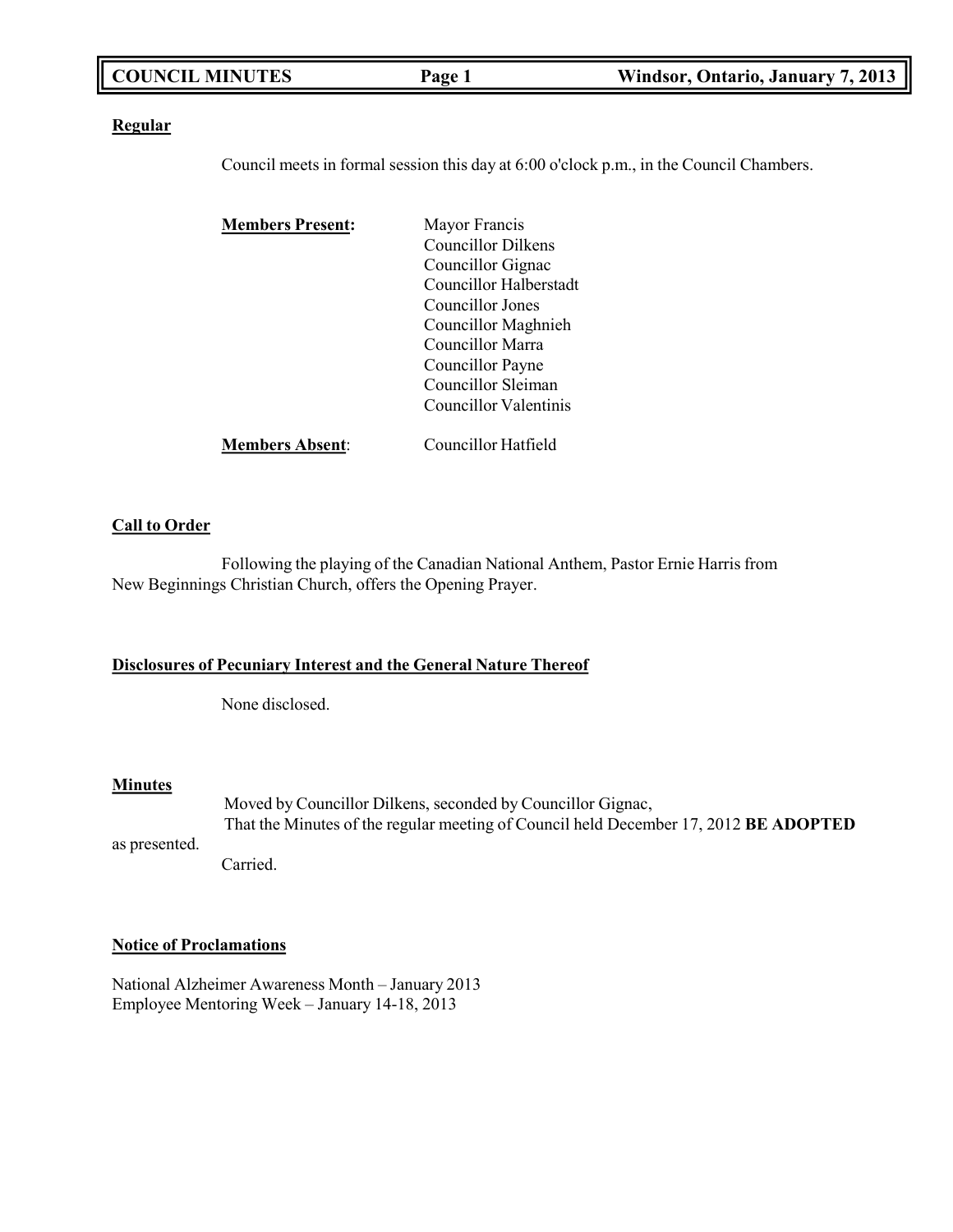# **COUNCIL MINUTES Page 2 January 7, 2013**

# **Committee of the Whole**

Moved by Councillor Halberstadt, seconded by Councillor Marra,

That Council do now rise and move into Committee of the Whole with the Mayor presiding for the purpose of dealing with:

- (a) communication items;
- (b) consent agenda;
- (c) hearing requests for deferrals or referrals of any items of business;
- (d) hearing presentations and delegations;
- (e) consideration of business items;
- (f) consideration of Committee reports:
	- (i) **Report of Special In-Camera Meeting or other Committee as may be held prior to Council** (if scheduled); and

(g) consideration of by-laws 1-2013 through 5-2013 (inclusive). Carried.

### **Communications**

Moved by Councillor Jones, seconded by Councillor Maghnieh,

**M1–2013** That the following Communication Items 2 to 17 inclusive, as set forth in the Council Agenda **BE REFERRED** as noted except Communication No. 1 which is to **BE REFERRED** to Administration to allow for a report to be prepared on the schedule for restoration work on Willistead Manor in 2013; and Communication No. 18 which is dealt with as follows:

#### **Communication No. 18:**

Moved by Councillor Valentinis, seconded by Councillor Jones,

**M2-2013** That the correspondence dated January 6, 2013 from Danny Danelon regarding a request to continue operations of parking lot located at 268 Glengarry Avenue **BE REFERRED** to the February 4, 2013 meeting of Council to allow for Administration to prepare a report regarding the Applicant's request.

Carried.

Councillor Gignac voting nay.

**Z/6274**

| <b>Item</b>    | From                    | <b>Description</b>                                               |
|----------------|-------------------------|------------------------------------------------------------------|
|                | Federal Economic        | Willistead Manor Complex Rehabilitation - Letter of Decline.     |
|                | Development Agency for  | Note & File                                                      |
|                | Southern Ontario        | MB/3549                                                          |
|                |                         | Nominations for the Ontario Medal for Young Volunteers are being |
| $\overline{2}$ | Ministry of Citizenship | accepted by the Ontario Honours and Awards Secretariat.          |
|                | and Immigration         | Note & File                                                      |
|                |                         | <b>APR2013</b>                                                   |
|                |                         | Public Consultation on Building Code Accessibility Requirements. |
|                |                         | <b>Chief Building Official</b>                                   |
| 3              | Ministry of Municipal   | Diversity & Accessibility Officer                                |
|                | Affairs and Housing     | <b>Co-ordinator -Windsor Accessibility Advisory Committee</b>    |
|                |                         | Note & File                                                      |
|                |                         | <b>GP2013</b>                                                    |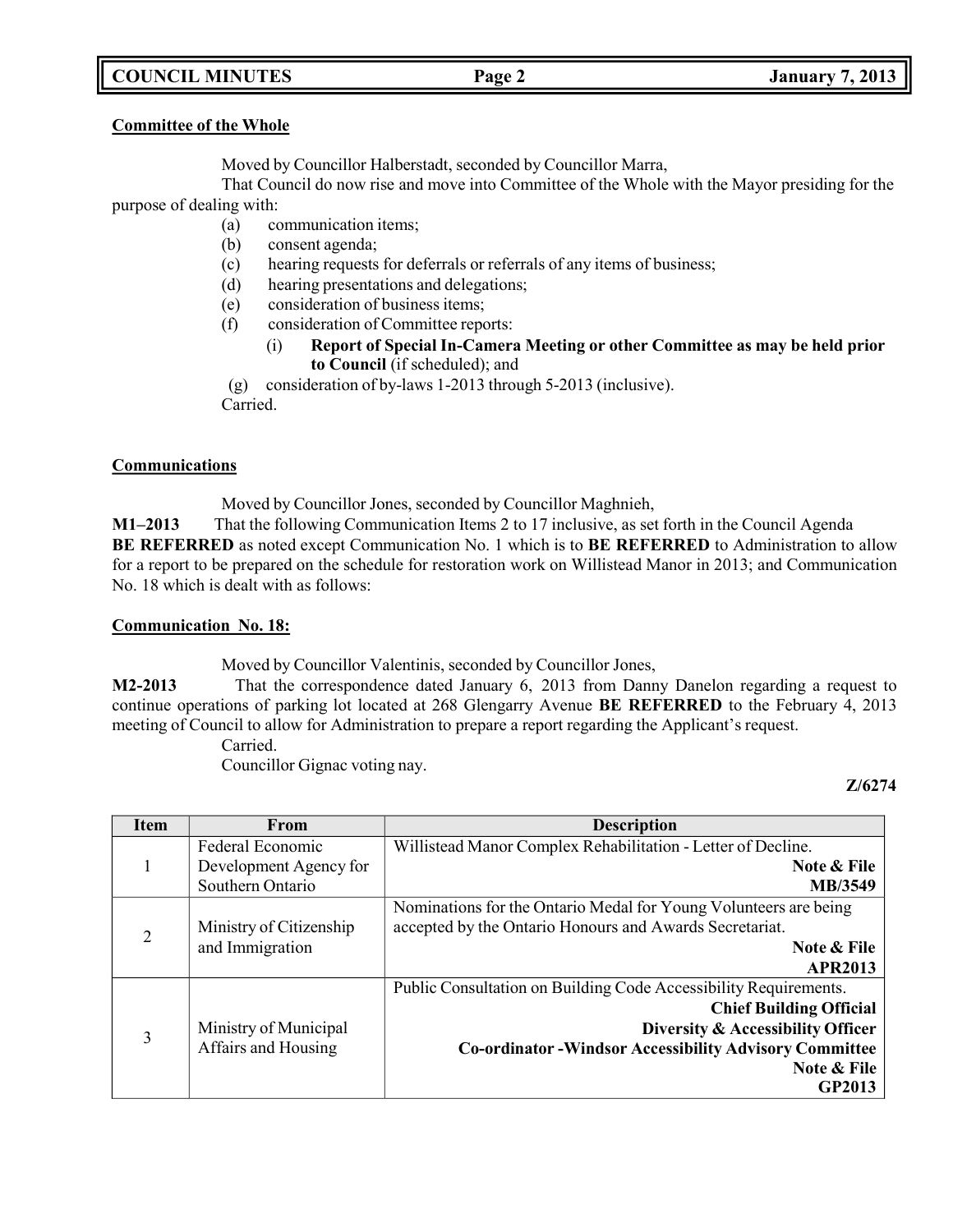# **COUNCIL MINUTES Page 3 January 7, 2013**

| $\overline{4}$   | Ministry of Community<br>and Social Services                   | Enhancing Housing and Homelessness Supports.<br><b>Executive Director of Housing &amp; Children's Services</b><br><b>Chief Financial Officer &amp; City Treasurer</b><br>Note & File<br>GP2013                                                                                                                                |
|------------------|----------------------------------------------------------------|-------------------------------------------------------------------------------------------------------------------------------------------------------------------------------------------------------------------------------------------------------------------------------------------------------------------------------|
| $\mathfrak{S}$   | Federation of Canadian<br>Municipalities (FCM)                 | Support FCM's Target 2014 Campaign Update.<br><b>City Engineer</b><br>Note & File<br><b>MMF2013</b>                                                                                                                                                                                                                           |
| 6                | Association of<br>Municipalities of Ontario<br>(AMO)           | New AODA Accessibility Standards - Design of Public Spaces in the<br>Built Environment.<br><b>Chief Building Official</b><br><b>Customer Service Coordinator</b><br>Diversity & Accessibility Officer<br><b>Co-ordinator -Windsor Accessibility Advisory Committee</b><br>Note & File<br><b>MMA2013</b>                       |
| $\boldsymbol{7}$ | Association of<br>Municipalities of Ontario<br>(AMO)           | Ontario's New Child Care Funding Framework and Funding Formula.<br><b>Executive Director of Housing &amp; Children's Services</b><br><b>Chief Financial Officer &amp; City Treasurer</b><br>Note & File<br><b>MMA2013</b>                                                                                                     |
| 8                | Association of<br>Municipalities of Ontario<br>(AMO)           | Provincial Auditor's 2012 Report - Key Municipal Interest in OPP<br>Recommendations.<br>Chief Financial Officer & City Treasurer<br><b>Police Chief</b><br>Note & File<br><b>MMA2013</b>                                                                                                                                      |
| 9                | Association of<br>Municipalities of Ontario<br>(AMO)           | Ontario Distribution Sector Review Panel Releases Report.<br><b>Windsor Utilities Commission</b><br>Note & File<br><b>MMA2013</b>                                                                                                                                                                                             |
| 10               | Ontario Municipal Board                                        | Decision/Order of the Board regarding the approval of road closings<br>along King's Highway 3 and Huron Church Road that comprise the<br>proposed Windsor-Essex Parkway.<br><b>City Planner</b><br><b>Chief Building Official</b><br><b>City Solicitor</b><br><b>Development Applications Clerk</b><br>Note & File<br>ST/8821 |
| 11               | The Corporation of the<br>Town of Tecumseh                     | Notice of the passing of a zoning by-law amendment by the<br>Corporation of the Town of Tecumseh.<br><b>City Planner</b><br><b>City Solicitor</b><br><b>Development Applications Clerk</b><br>Note & File<br>ZB2013                                                                                                           |
| 12               | <b>Essex Region</b><br><b>Conservation Authority</b><br>(ERCA) | Watershed Management Futures for Ontario, Conservation Ontario.<br><b>City Engineer</b><br>Note & File<br>EI2013                                                                                                                                                                                                              |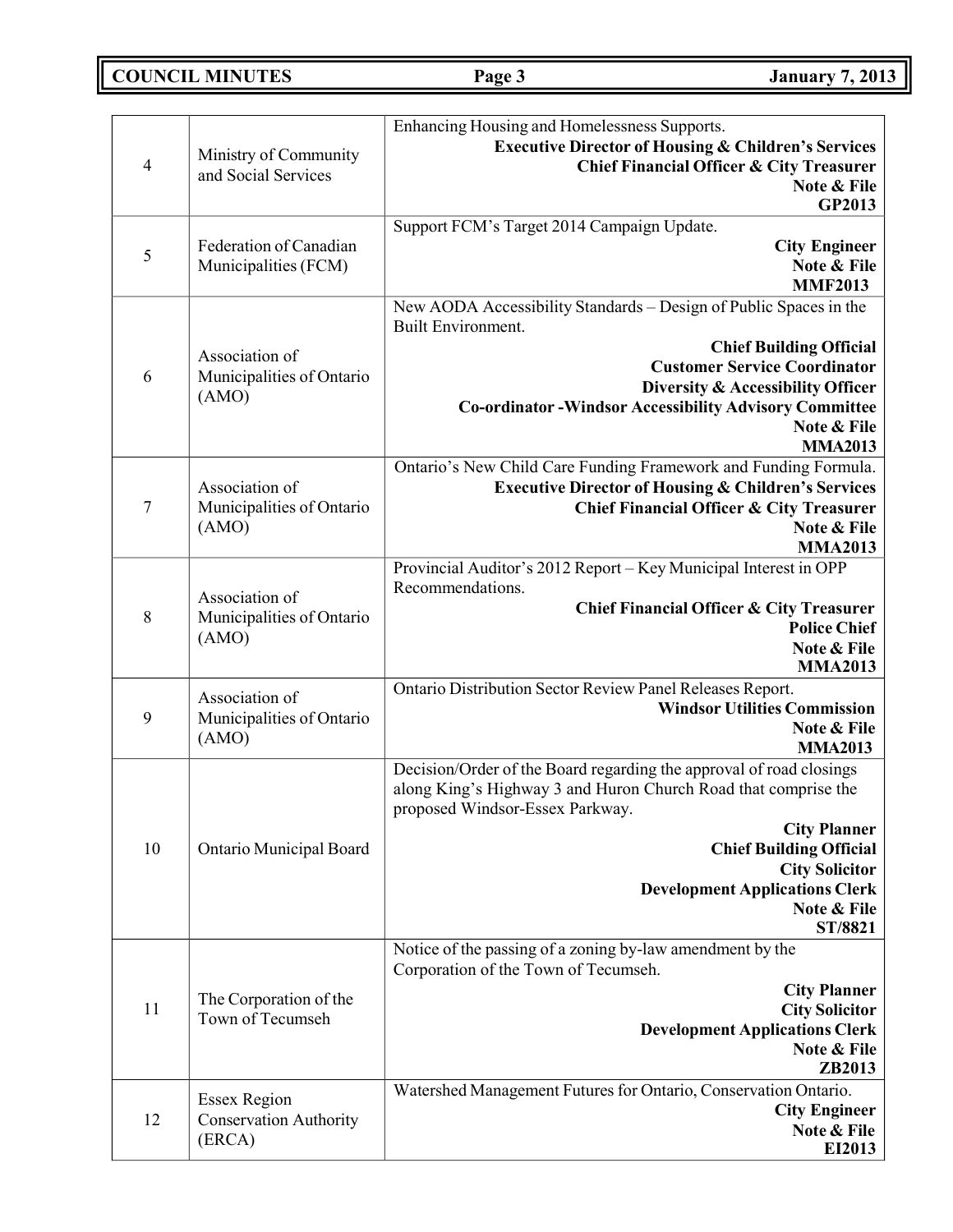**COUNCIL MINUTES Page 4 January 7, 2013**

| 13 | Essex-Windsor Solid<br><b>Waste Authority</b>    | Essex-Windsor Solid Waste Authority Closed Landfill #3<br>Environmental Compliance Approval #A011501 Conditions #34 and<br>#35 No Fault Compensation and Technical Review Committee.<br><b>City Engineer</b><br><b>Senior Manager - Operations</b><br>Note & File<br>EI2013 |
|----|--------------------------------------------------|-----------------------------------------------------------------------------------------------------------------------------------------------------------------------------------------------------------------------------------------------------------------------------|
| 14 | Essex-Windsor Solid<br><b>Waste Authority</b>    | Notice of No-Fault Compensation Fund Pertaining to Closed Landfill<br>#3.<br><b>City Engineer</b><br><b>Senior Manager - Operations</b><br>Note & File<br>EI2013                                                                                                            |
| 15 | WindsorEssex Economic<br>Development Corporation | More Support for Municipal Infrastructure.<br><b>City Engineer</b><br><b>Chief Financial Officer &amp; City Treasurer</b><br>Note & File<br><b>GP2013</b>                                                                                                                   |
| 16 | Stantec Consulting Ltd.                          | Corporation of the Town of Lakeshore Class Environmental<br>Assessment for Eastern Communities Sewage Works - Notice of<br>Completion.<br><b>City Engineer</b><br>Note & File<br>EI2013                                                                                     |
| 17 | City Treasurer                                   | Issuance of 2013 Interim Property Tax Bills.<br>Note & File<br>AF2013                                                                                                                                                                                                       |
| 18 | Danny Danelon                                    | Request to continue operations of parking lot located at 268 Glengarry<br>Avenue.<br><b>COUNCIL DIRECTION REQUESTED</b><br>Z/6274                                                                                                                                           |

Carried.

#### **Consent Agenda**

Moved by Councillor Marra, seconded by Councillor Payne,

That the following Consent Agenda and the recommendations contained in the administrative reports **BE APPROVED** as amended:

Item 2 2013 Annual Temporary Borrowing

- Item 3 Municipal Infrastructure Investment Initiative
- Item 4 2013 Agency Grant Payments
- Item 5 Community Homelessness Prevention Initiative (CHPI)
- Item 6 Recommended Municipal Support for Ontario Power Authority FIT Applications Carried.

Councillors Gignac and Dilkens voting nay on Item 4, specifically relating to the inclusion of the Community Crime Reduction Initiative (CCRI).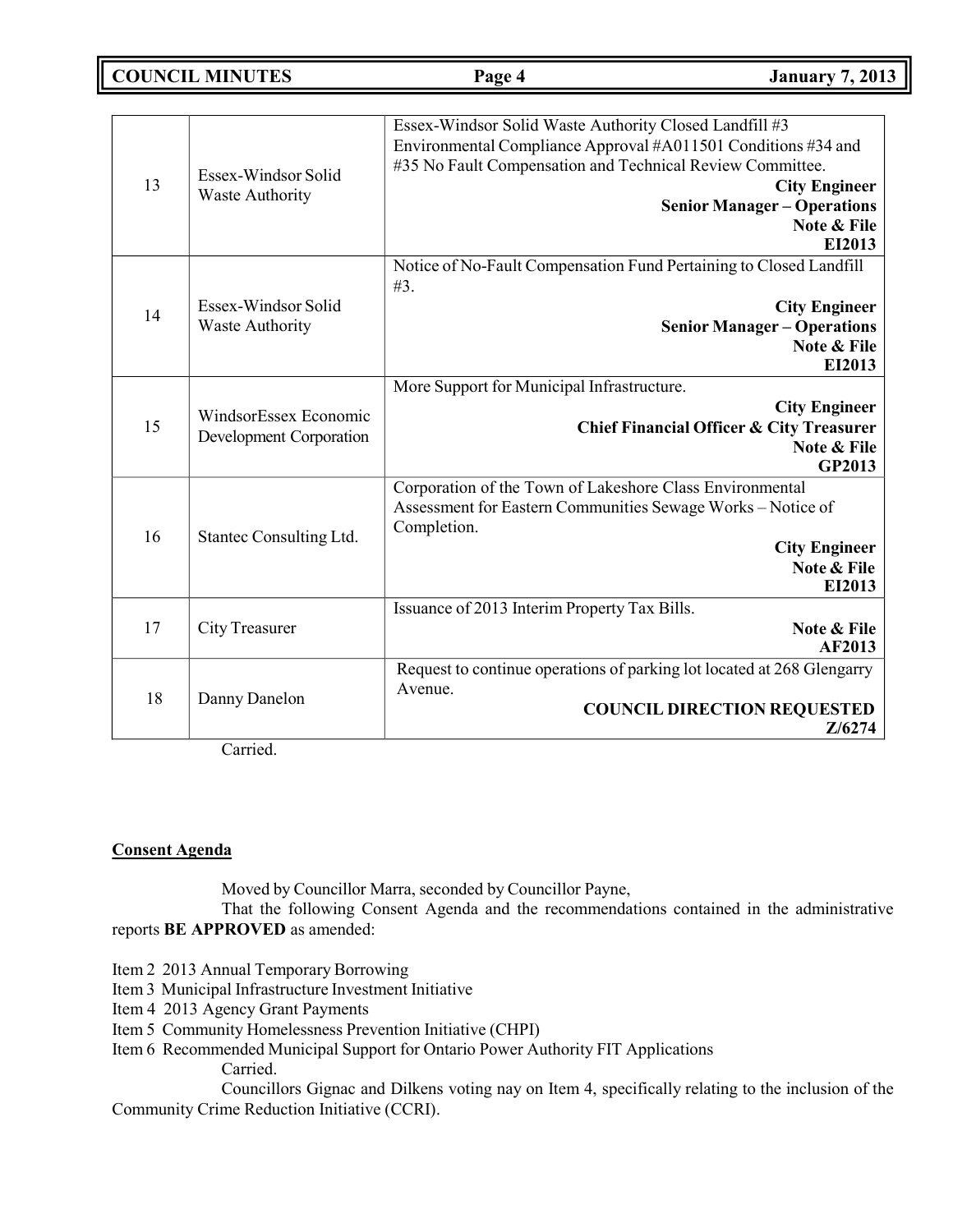| <b>COUNCIL MINUTES</b> |  |
|------------------------|--|
|------------------------|--|

Moved by Councillor Payne, seconded by Councillor Gignac,

That Council **APPROVE** the funding of agencies in 2013 up to a maximum of 50% of the

2012 approved grant amounts as outlined in the report of the Chief Financial Officer dated December 11, 2012 entitled "2013 Agency Grant Payments", save and except the Windsor-Essex Development Corporation, which is to receive up to 25% of the previous year's grant as opposed to 50%, and that they be requested to provide a plan to Council within three months in order to determine if the remaining 25% should be granted.

The motion is put and is <u>lost</u>.

Aye votes: Councillors Payne and Gignac.

Nay votes: Councillors Sleiman, Halberstadt, Maghnieh, Marra, Valentinis, Jones and Dilkens. Absent: Councillor Hatfield.

#### **AFB/11544**

(For final disposition of this matter see **CR4/2013** in Schedule "A" attached hereto.)

#### **Consent Committee Reports**

None presented.

### **Deferrals and/or Referrals and Withdrawals**

None requested.

#### **Presentations & Delegations:**

#### **DELEGATIONS**

#### **University of Windsor Contribution**

# **Dr. Alan Wildeman, President; and Sandra Aversa, Vice President, Planning and Administration, University of Windsor**

Dr. Alan Wildeman, President; and Sandra Aversa, Vice President, Planning and Administration, University of Windsor, appear before Council and are available for questions regarding the recommendation to enter into an agreement as part of the transfer for the Armouries, the former bus depot and the Chatham Street Parkette, or on its own, to govern the payment of up to \$10 million to the University of Windsor.

#### **David Hanna, resident of Ward 1**

David Hanna, resident of Ward 1, appears before Council to speak in support of the recommendation to allow an agreement with the University of Windsor, either as part of the transfer agreement (for the Armouries, the former bus depot and the Chatham Street Parkette) or on its own, to govern the payment of up to \$10 million to the University of Windsor, stating that this will help the downtown in a positive manner, and concludes by suggesting various alternatives that should be contemplated to take advantage of preserving the heritage of the subject properties.

#### **APM/11261** 1

(For final disposition of this matter, see Clause **CR1/2013** in Schedule "A" attached hereto.)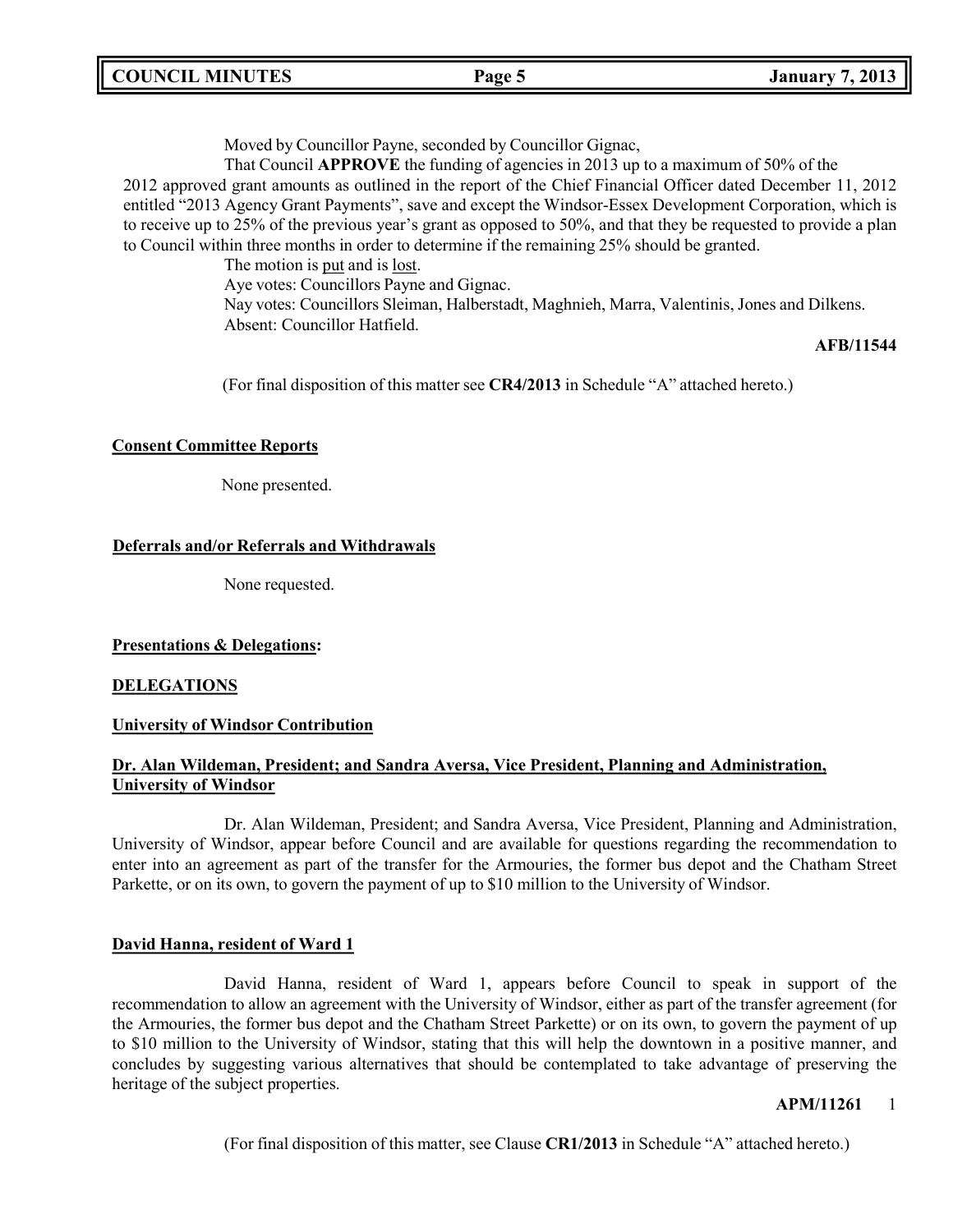### **Regular Business Items (for final disposition of these matters see Schedule "A" attached)**

Nil.

#### **Consideration of Committee Reports**

|               | Moved by Councillor Dilkens, seconded by Councillor Gignac,                       |
|---------------|-----------------------------------------------------------------------------------|
| M3-2013       | That the Report of the special In-camera meeting held January 7, 2013, BE ADOPTED |
| as presented. |                                                                                   |
|               | Carried.                                                                          |

#### **By-laws**

Moved by Councillor Halberstadt, seconded by Councillor Marra,

That the following By-laws No. 1-2013 through 5-2013 (inclusive), be introduced and read a first and second time:

- 1-2013 "A BY-LAW TO AUTHORIZE THE CORPORATION OF THE CITY OF WINDSOR TO ENTER INTO EXTENSION AGREEMENTS AND FOR THE CHIEF ADMINISTRATIVE OFFICER AND CLERK TO EXECUTE SUCH AGREEMENTS"
- 2-2013 "A BY-LAW TO ASSUME FOR PUBLIC USE AS A PUBLIC HIGHWAY THE 3.97 METRE (13 FEET) WIDE EAST/WEST ALLEY LOCATED NORTH OF HANNA STREET EAST, AND WESTERLY FROM MARENTETTE AVENUE, CITY OF WINDSOR"
- 3-2013 "A BY-LAW TO CLOSE, STOP UP AND CONVEY THE 3.97 METRE (13 FEET) WIDE EAST/WEST ALLEY LOCATED NORTH OF HANNA STREET EAST, AND WESTERLY FROM MARENTETTE AVENUE, CITY OF WINDSOR"
- 4-2013 "A BY-LAW TO FURTHER AMEND BY-LAW 9023 BEING A BY-LAW TO REGULATE VEHICULAR PARKING WITHIN THE LIMITS OF THE CITY OF WINDSOR ON MUNICIPAL STREETS, MUNICIPAL PARKING LOTS AND PRIVATE PROPERTIES"
- 5-2013 "A BY-LAW TO CONFIRM THE PROCEEDINGS OF THE COUNCIL OF THE CORPORATION OF THE CITY OF WINDSOR AT ITS MEETING HELD ON THE SEVENTH DAY OF JANUARY, 2013"

Carried.

Moved by Councillor Jones, seconded by Councillor Maghnieh,

That the Committee of the Whole does now rise and report to Council respecting the business items considered by the Committee:

|  |  | <b>Communication Items (as amended)</b> |  |
|--|--|-----------------------------------------|--|
|--|--|-----------------------------------------|--|

- **2) Consent Agenda (as amended)**
- **3) Items Deferred**
- **Items Referred**
- **4) Consideration of the Balance of Business Items (see Schedule "A")**
- **5) Committee Reports (as presented)**
- **6) By-laws given first and second readings (as presented)**

ACO2013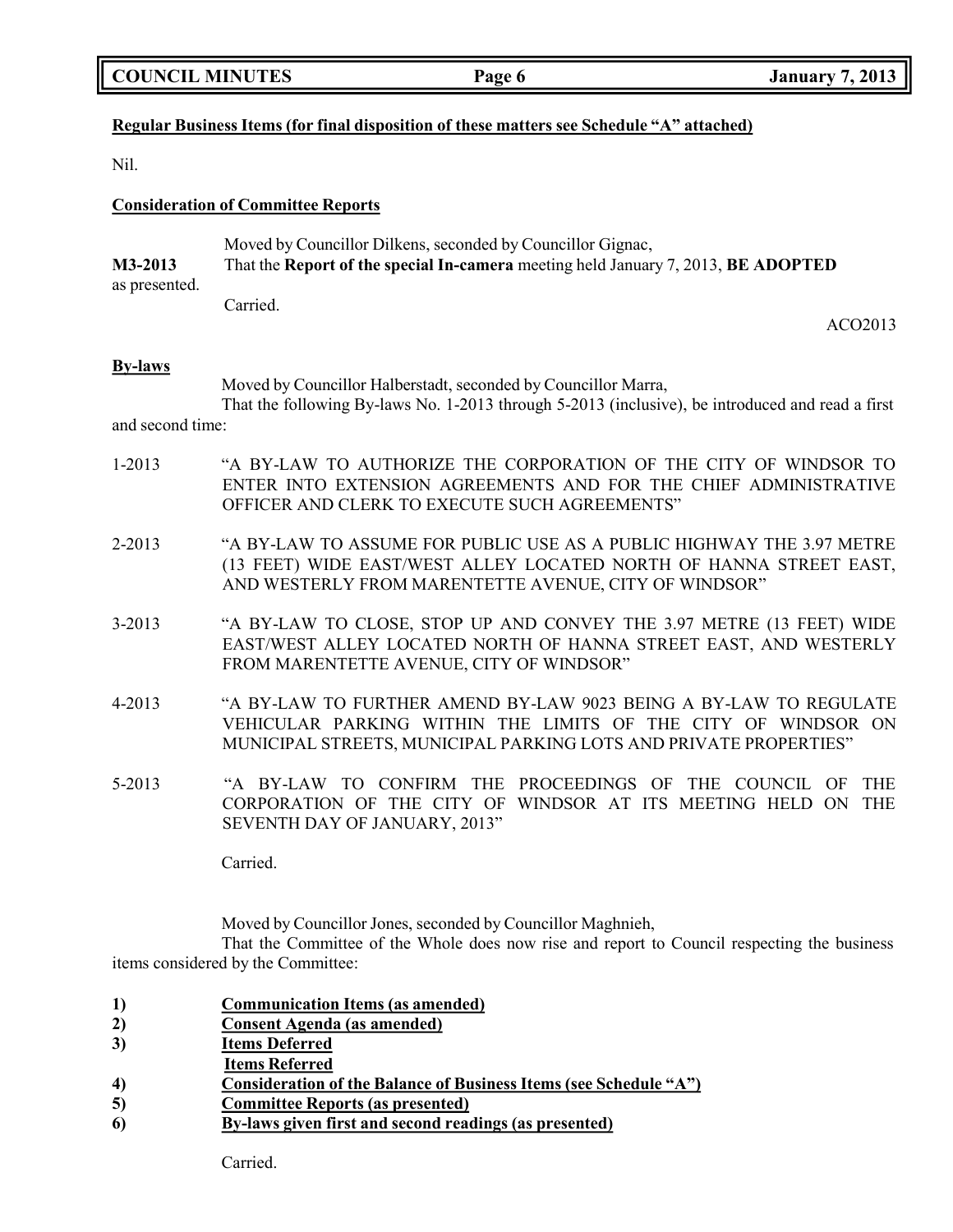## **Notices of Motion**

None presented.

#### **Third Reading of By-laws**

Moved by Councillor Marra, seconded by Councillor Payne, That the following By-laws No. 1-2013 through 5-2013 (inclusive), having been read a first and second time be now read a third time and finally passed and that the Mayor and Clerk **BE AUTHORIZED** to sign and seal the same notwithstanding any contrary provision of the Council. Carried.

#### **Petitions**

None presented.

#### **Council Questions**

None registered.

#### **Adjournment**

Moved by Councillor Halberstadt, seconded by Councillor Marra,

That this Council meeting stand adjourned until the next regular meeting of Council or at the call of the Mayor.

Carried.

Accordingly, the meeting is adjourned at 7:00 o'clock p.m.

**MAYOR**

**CITY CLERK**

#### **THIS IS A DRAFT COPY**

# **DEPUTY CITY CLERK/SENIOR MANAGER OF COUNCIL SERVICES**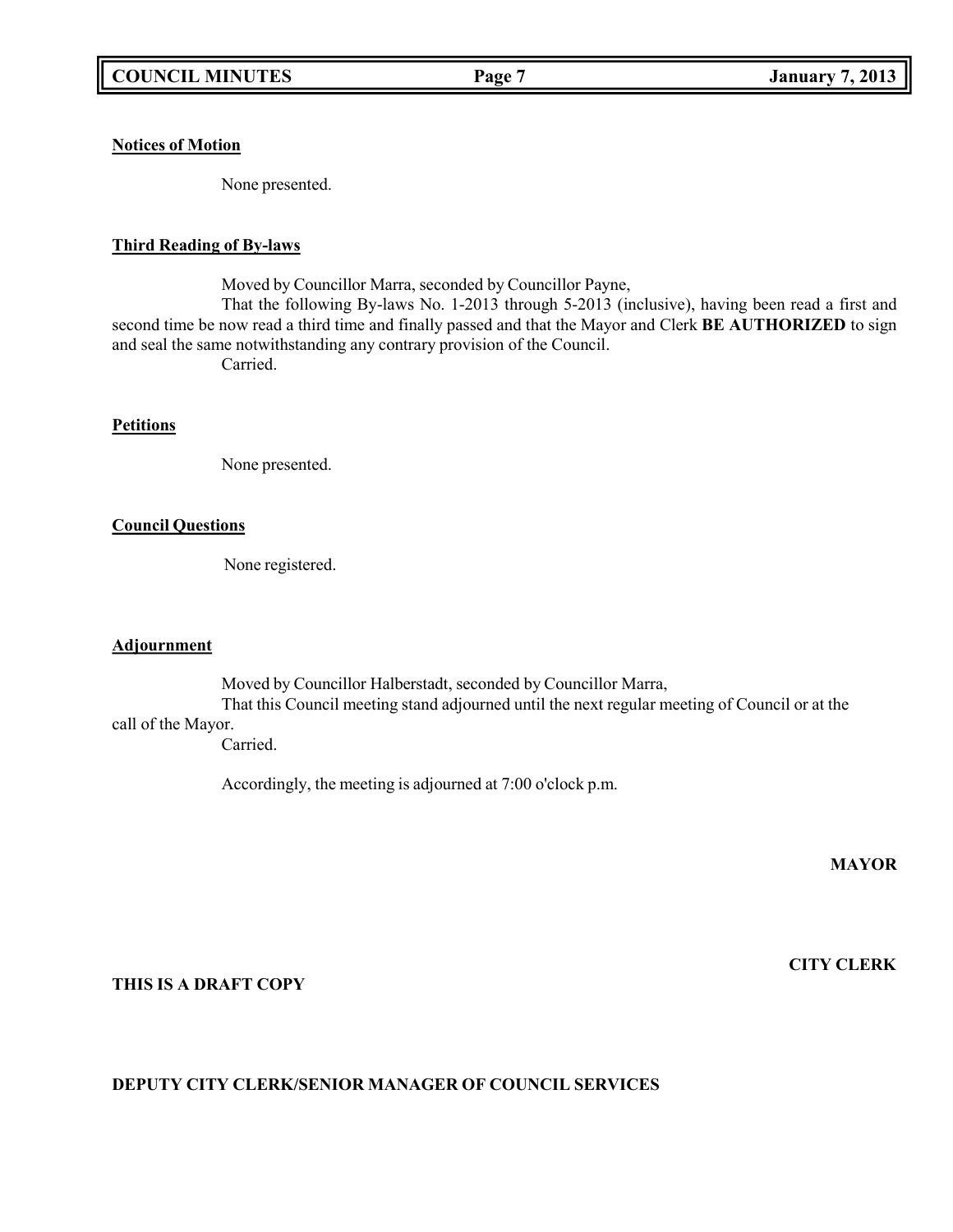# **COUNCIL MINUTES Page 8 January 7, 2013**

Dilkens Valentinis

# *CR1/2013 PARAGRAPHS 1 AND 2 BE RESCINDED AND REPLACED – SEE CR223/2013 ADOPTED NOVEMBER 4, 2013*

#### CR1/2013

THAT the Chief Administrative Officer and the City Clerk **BE AUTHORIZED** to sign an agreement with the University of Windsor, either as part of the transfer agreement (for the Armouries, the former bus depot and the Chatham Street Parkette) or on its own, to govern the payment of up to \$10 million to the University of Windsor as previously approved by Council as part of the 2012 Capital Budget, on the following terms and conditions:

### 1. **Payments (by cheque):**

- a. \$500,000 payable on the date of closing;
- b. \$3.0 million on May 31, 2013;
- c. \$3.0 million on September 30, 2013; and
- d. \$3.5 million on January 31, 2014.

# 2. **Conditions of Payments:**

- a. Each draw will be based on evidence of expenditures of at least the requested amount
- b. Supporting confirmation through progress certificates and/or architect(s) approval demonstrating funds were used for the intended purpose.
- 3. **Audit**: The City retains the right to audit the expenditures incurred.

Carried.

Report Number **16282 APM/11261 1**

Marra Payne

#### CR2/2013

THAT City Council **AUTHORIZE** the temporary borrowing of money for current expenditures for the year 2013, if and when required, as provided for under the provisions of Section 407 of the *Municipal Act*,

THAT the City Solicitor **BE DIRECTED** to prepare the necessary by-law AND

THAT City Council **AUTHORIZE** the City Treasurer to borrow on a temporary basis, such sums, if any, as considered necessary to meet the current expenditures of the Corporation for the year until the taxes are collected and other revenues are received.

Carried.

Report Number 16288 AFB/11544 C2

Marra Payne

#### CR3/2013

That City Council **APPROVE** the submission of an Expression of Interest to the Ontario Ministry of Infrastructure as it relates to the Municipal Infrastructure Investment Initiative (MIII)

**AND FURTHER** that City Council **APPROVE** the E.C.Row Expressway (westbound) at the Conrail bridge project as the selected project to be submitted relative to the MIII funding; and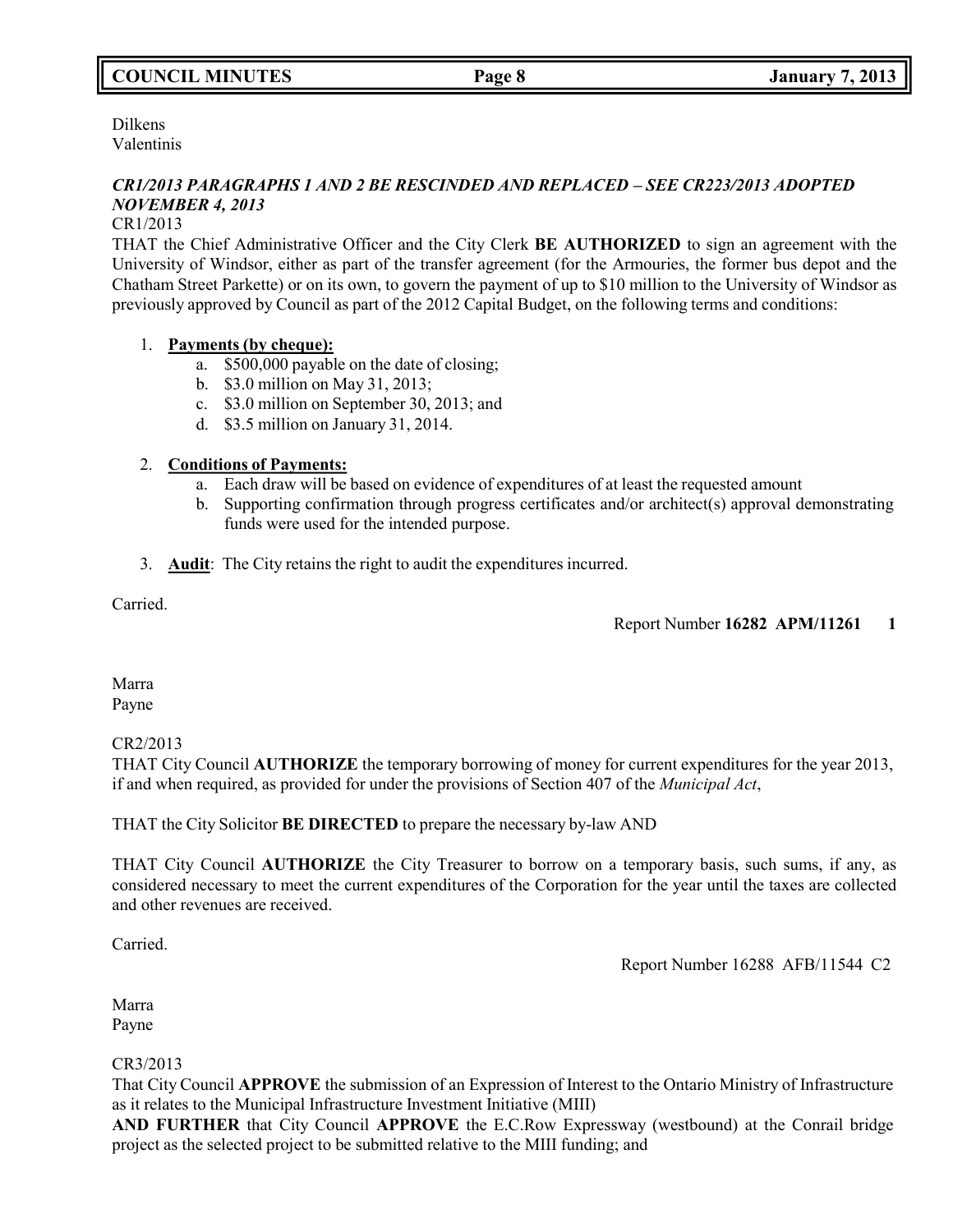|--|

That City Council **AUTHORIZE** the Chief Administrative Officer and the City Clerk to sign the MIII Capital Program-Expression of Interest submission as confirmation that it is factually correct, subject to it being satisfactory in form to the City Solicitor, in technical content to the City Engineer and in financial content to the City Treasurer **AND FURTHER** that the City Council confirm the City's commitment to developing a Comprehensive Asset Management Plan by December 31, 2013 that includes all of the information and analysis described in the Province's **Building Together: Guide for Municipal Asset Management Plans**.

Carried.

Report Number **16289 GFG/9967 C3**

Marra Payne

#### CR4/2013

**THAT** Council **APPROVE** the funding of agencies in 2013 up to a maximum of 50% of the 2012 approved grant amounts as outlined in the report of the Chief Financial Officer and City Treasurer dated December 11, 2012 entitled "2013 Agency Grant Payments"; and that the list of agencies to be funded this 50% also include the Children Safety Village Windsor Essex County pertaining to the Community Crime Reduction Initiative (CCRI).

Carried.

Councillors Gignac and Dilkens voting nay on the addition of the Community Crime Reduction Initiative (CCRI). Report Number **16301 AFB/11544 C4**

Marra Payne

#### CR5/2013

THAT the Community Development and Health Commissioner **BE AUTHORIZED** to **APPROVE** and **SUBMIT** an CHPI Investment Plan to the Ministry of Municipal Affairs and Housing for program Years 1 (2013/14) to Year 3 (2015/16) for Windsor Essex provided that any submission, amendment or reallocation does not exceed the City's budgeted contributions to the program; and

THAT the Executive Director of Housing and Children's Services **BE AUTHORIZED** to **APPROVE** amendments to the CHPI Investment Plan and submit the amended Plan to the Ministry of Municipal Affairs and Housing over the program duration provided that any submission, amendment or reallocation does not exceed the City's budgeted contributions to the program; and

THAT the Executive Director of Housing and Children's Services **BE AUTHORIZED**, throughout the duration of CHPI to **RE-ALLOCATE** funds in year between the four different program components and program recipients, agencies and organizations to maintain and ensure compliance with program rules and criteria and/or to enable full take-up of program funds and/or to address local community needs provided that any submission, amendment or reallocation does not exceed the City's budgeted contributions to the program; and

THAT the Community Development & Health Commissioner **BE AUTHORIZED** to sign, amend, or terminate agreements with Purchase of Service agencies on behalf of the City in accordance with the existing criteria and any changed criteria established by the MMAH Agreement when guidelines become available, satisfactory in form to the City Solicitor, in technical content to the Executive Director of Housing and Children's Services and financial content to the City Treasurer and where the net city contribution does not exceed \$150,000 or \$1,000,000 gross. For Purchase of Service agreements that exceed a \$150,000 net city contribution or a \$1,000,000 gross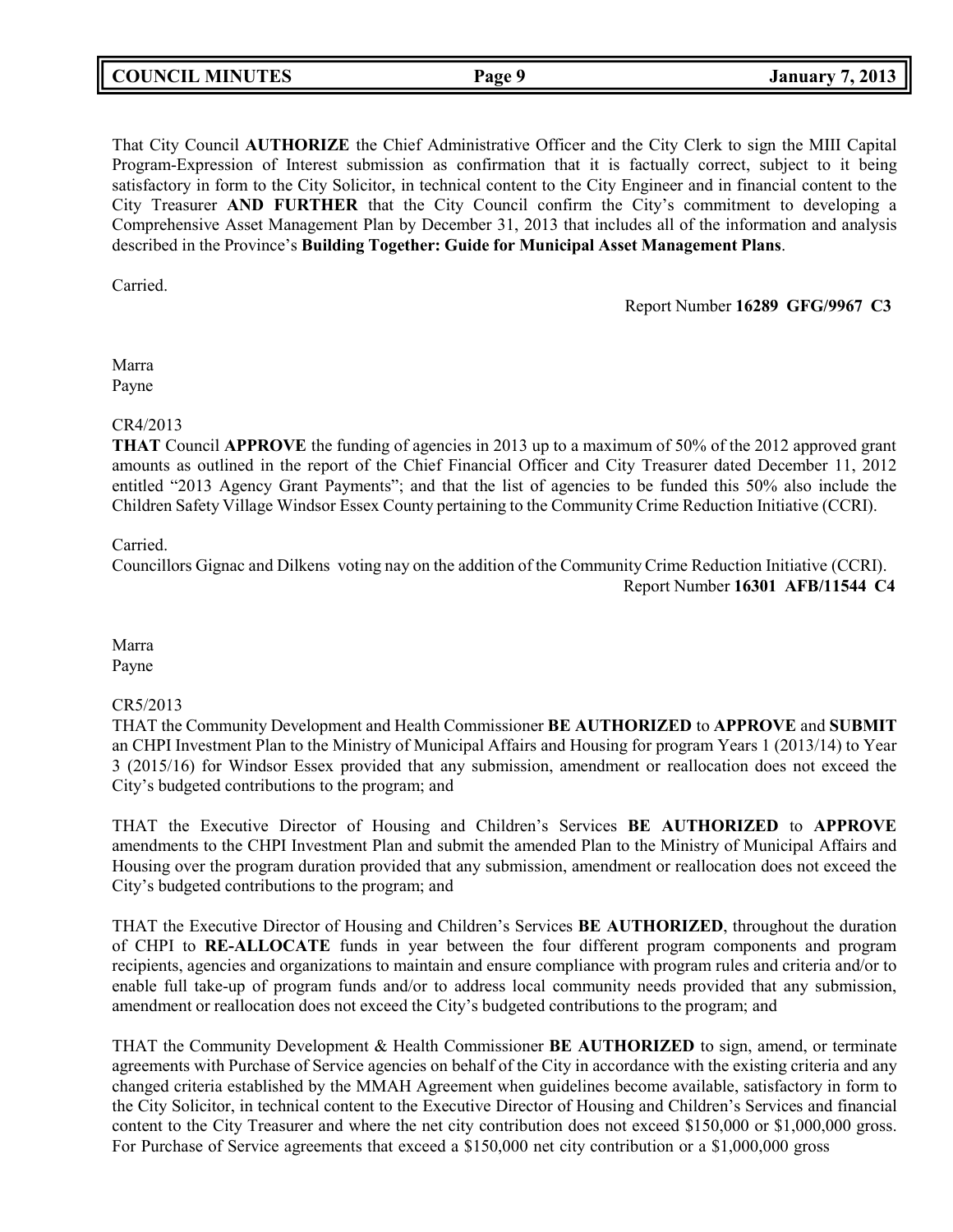contribution, that in addition to the Community Development & Health Commissioner that the Chief Administrative Officer

**BE REQUIRED** to sign as a secondary authority.

Carried.

Report Number **16300 GH/6905 C5**

Marra Payne

CR6/2013

That the following list of FIT Project sites **BE SUPPORTED** by City Council for the Ontario Power Authority Application, and that this support **BE GRA**NTED using the attached prescribed form, and that the City Clerk **BE AUTHORIZED** to sign prescribed form satisfactory in form and content to the City Planner.

| <b>CONTACT NAME</b> | <i><b>APPLICANT NAME</b></i>            | <b>PROJECT ADDRESS</b> |
|---------------------|-----------------------------------------|------------------------|
| Natalie Tutunzis    | SunEdison Canada Origination Health LP  | 4515 Rhodes Dr         |
|                     |                                         | 4525 Rhodes Dr         |
|                     |                                         | 9305 Twin Oaks Dr      |
|                     |                                         | 7126 Tecumseh Rd East  |
| Joseph Papic        | Unconquered Sun Solar Technologies Inc. | 3005 Temple Dr         |
|                     |                                         | 1800 North Service Rd  |
| Rob Del Papa        | Unconquered Sun Solar Technologies Inc. | 3945 Matchette Rd      |
|                     | 2046639 Ontario Inc.                    | 9420 Tecumseh Rd East  |
|                     | <b>Valente Construction Limited</b>     | 8100 Wyandotte St East |
| Al Menzies          | Central Drug Mart Inc.                  | 6475 Wyandotte St East |
|                     | St. Clair College of Applied Arts and   |                        |
| Scott O'Neil        | Technology                              | 2000 Talbot Rd West    |

Carried.

Report Number **16315 MU/8327 C6**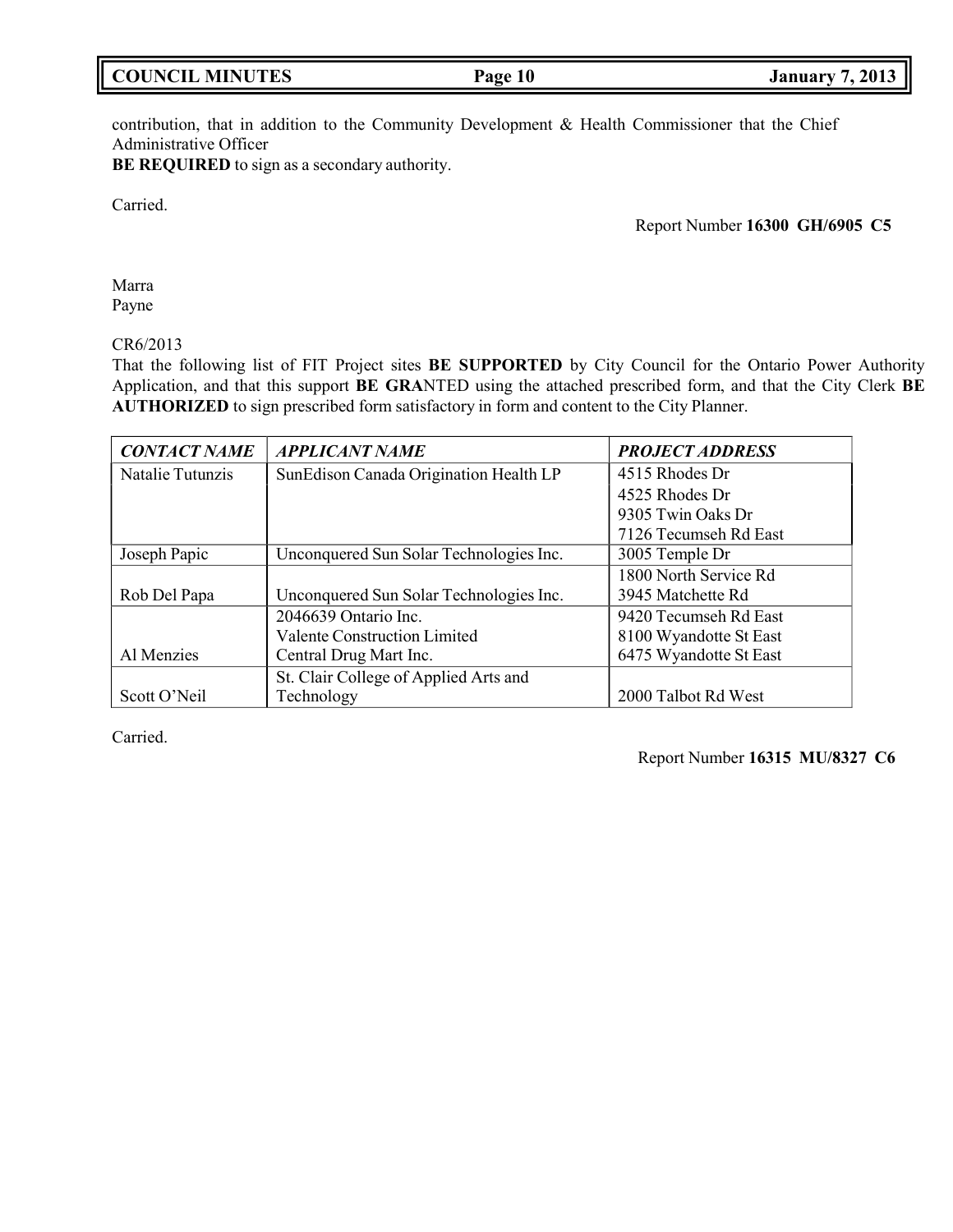| <b>COUNCIL MINUTES</b><br>7, 2013<br>Page 11<br>January |
|---------------------------------------------------------|
|---------------------------------------------------------|

**Adopted by Council at its meeting held on January 7, 2013 [M3-2013]** VC/bm

# **SPECIAL MEETING OF COUNCIL – IN CAMERA January 7, 2013**

# **Meeting called to order at: 5:02 p.m.**

## **Members in Attendance:**

Mayor E. Francis Councillor D. Dilkens Councillor R. Jones Councillor A. Halberstadt Councillor F. Valentinis Councillor J. Gignac Councillor A. Maghnieh Councillor H. Payne Councillor E. Sleiman

#### **Members Absent:**

Councillor B. Marra Councillor P. Hatfield

# **Also in attendance:**

- H. Reidel, Chief Administrative Officer
- J. Payne, Community Development and Health Commissioner and
	- Corporate Leader Social Development, Health, Recreation and Culture
- M. Sonego, City Engineer and Corporate Leader Environmental Protection and Transportation
- S. Askin-Hager, Deputy City Solicitor
- V. Critchley, City Clerk/Licence Commissioner and Corporate Leader Public Engagement and Human Resources
- O. Colucci, Chief Financial Officer/City Treasurer and Corporate Leader Finance and Technology (arrives at 5:03 p.m.)
- M. Nazarewich, Senior Legal Counsel (Items 1 and 2)
- J. Lechicky, Manager Employee Relations (Item 2)
- L. Lombardo, Administrator, Huron Lodge (Item 2)

**Verbal Motion is presented by Councillor Sleiman, seconded by Councillor Gignac,**

**to move in Camera for discussion of the following item(s):**